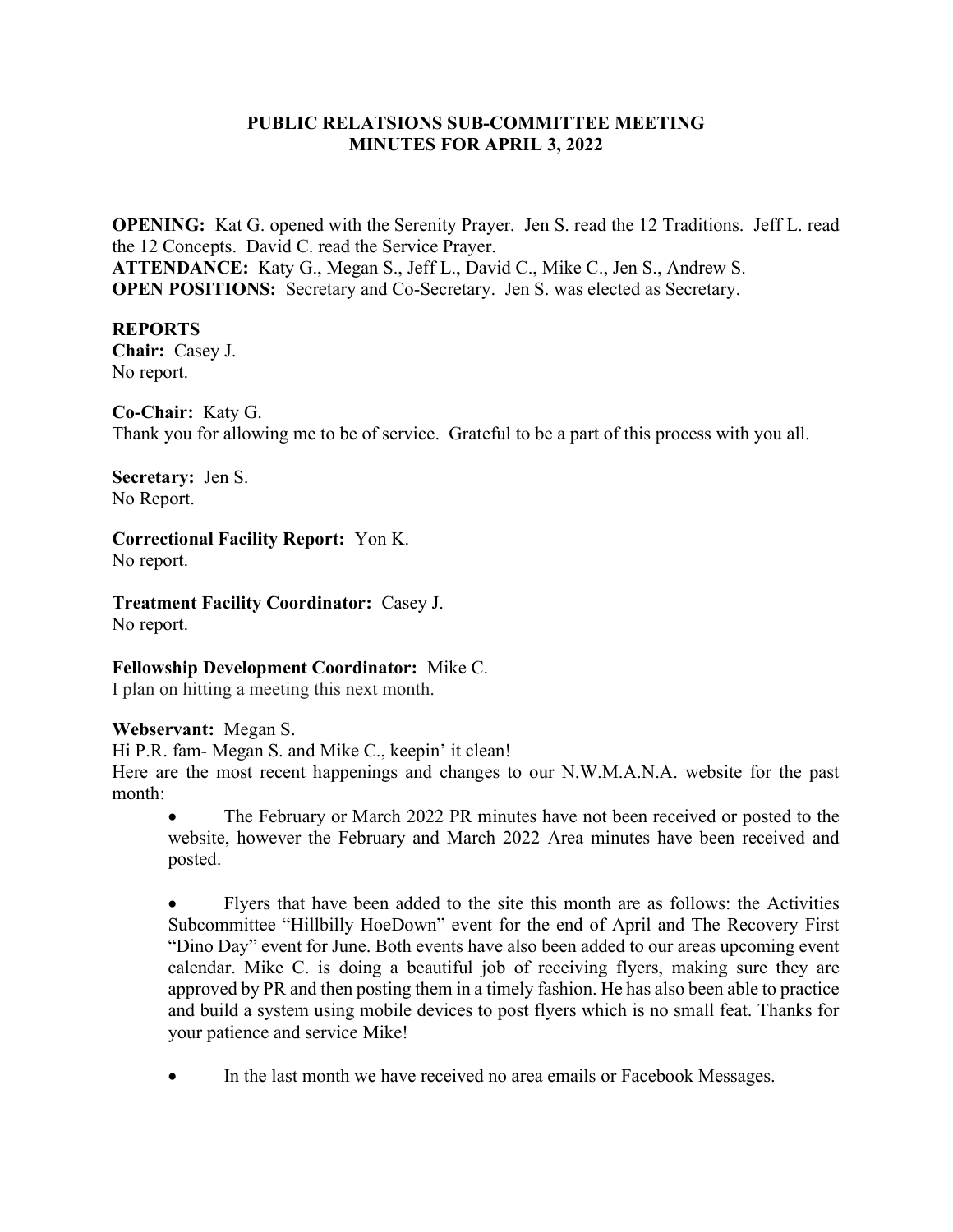It was brought to my attention that when using our shortcut address (upnorthNA.org) on mobile devices that the website is presenting in desktop mode rather than mobile version like it does with our original web address. I have been in contact with our web guru Kevin G. downstate to see if there is any settings that can be changed to set mobile users to mobile version regardless of the address entered. I will let you know when I hear back from him. I have also contacted him to find out if our legal name can be corrected in the drop-down menu of the Michigan site. Our webpage shows the correct area name of "Northwestern Michigan" however the drop down menu as apart of the Michigan site says Northwest. I will update the committee when I get a response about either issue.

 I am continuing to update the "Area Announcements" section on the very top of our homepage as needed for emergent area updates. These updates can be gathered from social media but preferably directly from home groups or subcommittees at Area. Please let us know of any changes that need to be made to our online calendar or entered in our area announcements section.

It's Spring and IT'S O.K. TO BE CLEAN!!

Thank you for letting us serve, Megan S. And Mike C. WebServant & Co-WebServant

## Schedule Coordinator: Jen S.

Hi. I'm an addict named Jen. We are getting ready to print new schedules. I will be sending them to The Copy Shop tomorrow for printing. As a reminder, we print the paper schedules quarterly (January, April, July, October) but the schedule online is always more up to date as changes can be made more immediately in that medium.

I haven't been informed of any changes to be made to the schedule this past month.

Thanks for letting me serve.

# Phone Line Coordinator: Katy G.

Hi Family!!

We have received three whole phone calls this month!!! One of them came to in person meetings and is in treatment!! Woo hoo. Thank you for allowing me to serve.

### Community Outreach Coordinator: Jeff L.

March and April have been uneventful months for community outreach. We are on the schedule for the July Families Against Narcotics Meeting. Happy Spring!

# OLD BUSINESS

1. None.